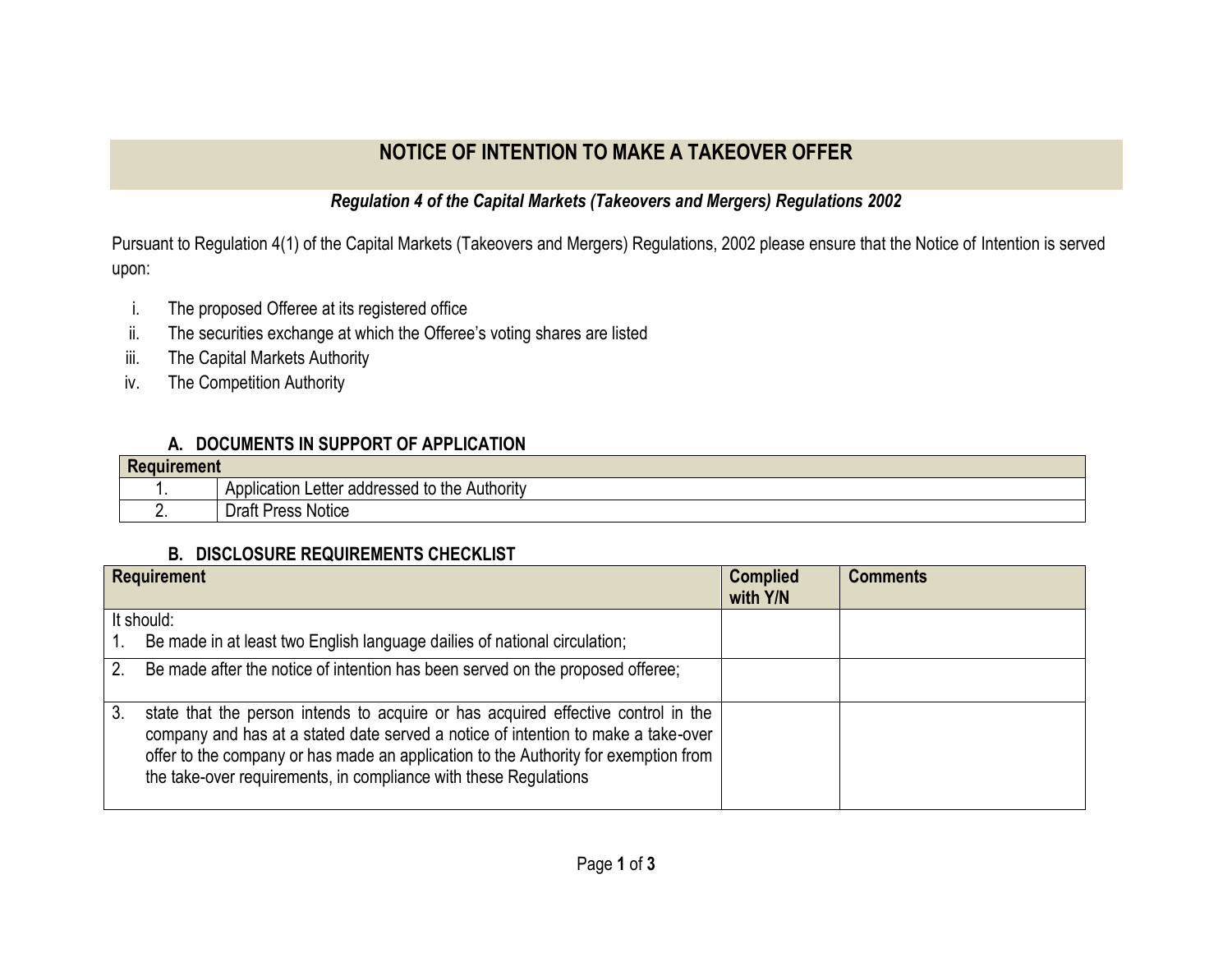| $\overline{4}$ .<br>T.<br>ii.          | Include the following information where applicable -<br>The identity of the proposed offeror and all companies related to or persons<br>associated or acting in concert with the proposed offeror;<br>The identity of the proposed offeree and the exchange at which its shares are                                                             |  |
|----------------------------------------|-------------------------------------------------------------------------------------------------------------------------------------------------------------------------------------------------------------------------------------------------------------------------------------------------------------------------------------------------|--|
| listed;                                |                                                                                                                                                                                                                                                                                                                                                 |  |
| iii.                                   | The type and total number of voting shares of the offeree;<br>which have been acquired, held or controlled directly or indirectly by the<br>proposed offeror or any related companies or any person associated or acting<br>in concert with the proposed offeror;                                                                               |  |
|                                        | In respect of which the proposed offeror or any related company or any person<br>associated or acting in concert with the proposed offeror has received an<br>irrevocable undertaking from other holders of voting shares to which the take-<br>over relates to accept the take-over offer;                                                     |  |
| acquire;                               | In respect of which the proposed offeror or any related company or any person<br>associated or acting in concert with the proposed offeror has an option to                                                                                                                                                                                     |  |
| 5.<br>over relates; and                | Where applicable, the details of any existing or proposed agreement, arrangement<br>or understanding relating to voting shares referred to in paragraph 4 between the<br>proposed offeror or any related company or person associated or acting in concert<br>with the proposed offeror and the holders of the voting shares to which the take- |  |
| 6.<br>listing and increase of capital. | The conditions of the take-over offer, including conditions relating to acceptances,                                                                                                                                                                                                                                                            |  |
|                                        | The notice should also include broad reasons for exemption, immediately after                                                                                                                                                                                                                                                                   |  |